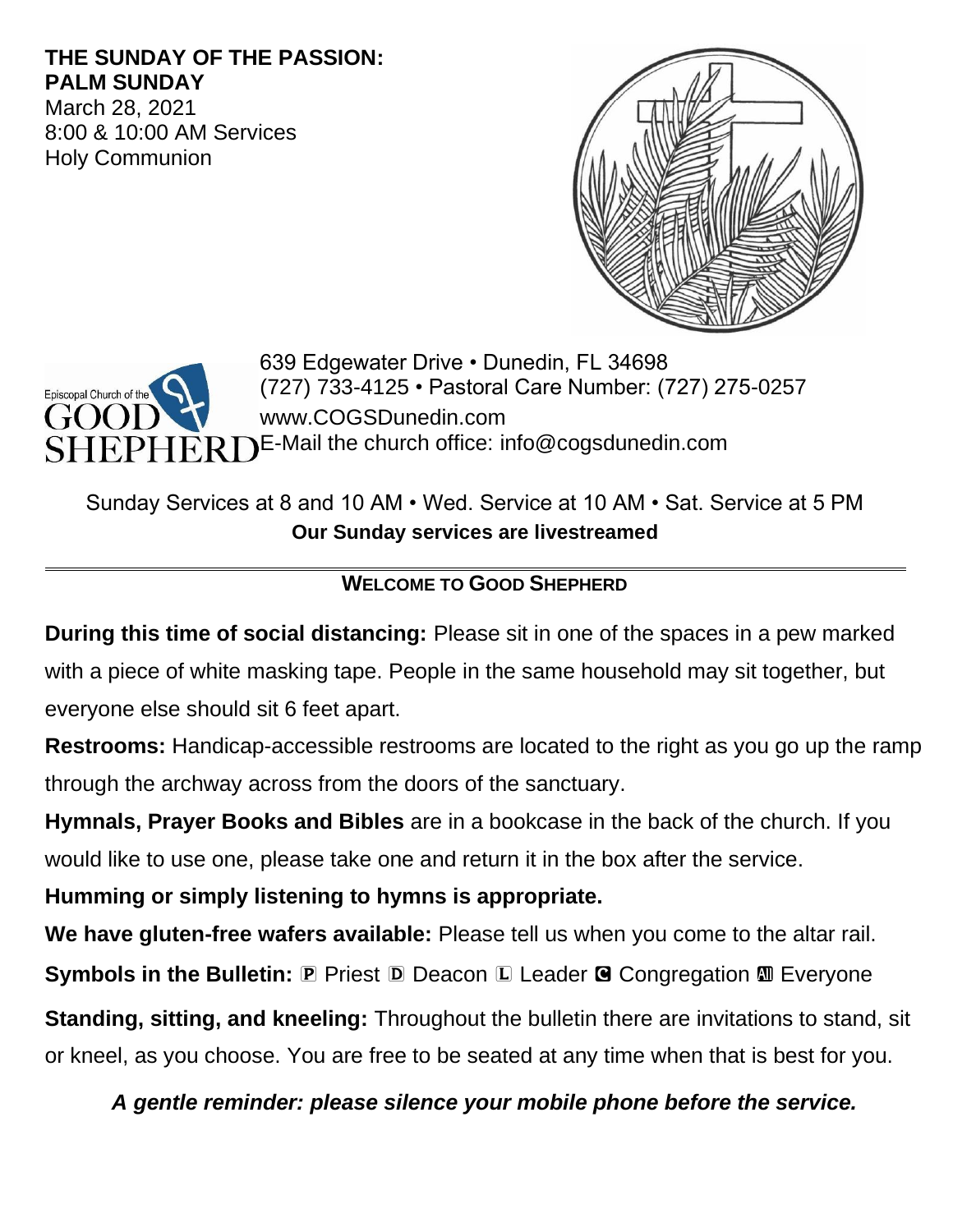# **GATHERING FOR WORSHIP**

**PRELUDE:** *All Glory, Laud and Honor* arr. V. Stephenson

Bells of Hope

#### **WELCOME AND ANNOUNCEMENTS**

#### **THE LITURGY OF THE PALMS**

P Blessed is the King who comes in the name of the Lord:

# C **Peace in heaven and glory in the highest.**

- P Let us pray… Assist us mercifully with your help, O Lord God of our salvation, that we may enter with joy upon the contemplation of those mighty acts, whereby you have given us life and immortality; through Jesus Christ our Lord.
- C **Amen.**

# **THE PALM SUNDAY LESSON:** John 12:12–16

D *The Lesson is taken from John, chapter 12…*

The next day the great crowd that had come to the festival heard that Jesus was coming to Jerusalem. So they took branches of palm trees and went out to meet him, shouting, "Hosanna! Blessed is the one who comes in the name of the Lord— the King of Israel!" Jesus found a young donkey and sat on it; as it is written: "Do not be afraid, daughter of Zion. Look, your king is coming, sitting on a donkey's colt!" His disciples did not understand these things at first; but when Jesus was glorified, then they remembered that these things had been written of him and had been done to him.

D The Word of the Lord.

# C **Thanks be to God.**

- P The Lord be with you.
- C **And also with you.**
- P Let us give thanks to the Lord our God.
- C **It is right to give him thanks and praise.**
- P It is right to praise you, Almighty God, for the acts of love by which you have redeemed us through your Son Jesus Christ our Lord. On this day he entered the holy city of Jerusalem in triumph, and was proclaimed as King of kings by those who spread their garments and branches of palm along his way. Let these branches be for us signs of his victory, and grant that we who bear them in his name may ever hail him as our King, and follow him in the way that leads to eternal life; who lives and reigns in glory with you and the Holy Spirit, now and for ever.
- C **Amen.**
- P Blessed is he who comes in the name of the Lord.
- C **Hosanna in the highest.**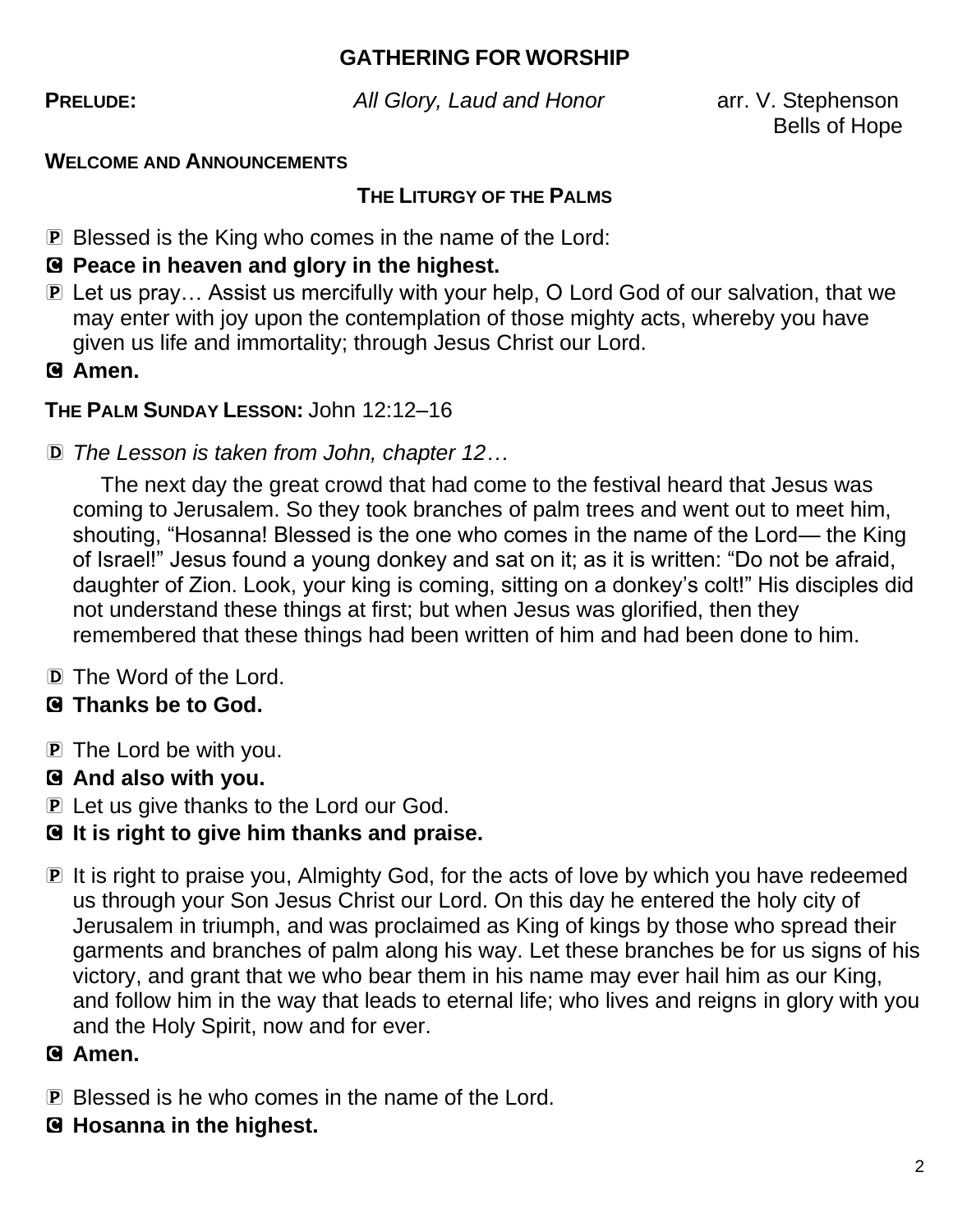D Let us go forth in peace.

#### C **In the name of God. Amen.**

*All glory, laud, and honor to thee, Redeemer, King! to whom the lips of children made sweet hosannas ring. Thou art the King of Israel, thou David's royal Son, who in the Lord's Name comest, the King and Blessèd One. All glory, laud, and honor to thee, Redeemer, King! to whom the lips of children made sweet hosannas ring.*

*All glory, laud, and honor to thee, Redeemer, King! to whom the lips of children made sweet hosannas ring. The company of angels is praising thee on high; and we with all creation in chorus make reply. All glory, laud, and honor to thee, Redeemer, King! to whom the lips of children made sweet hosannas ring.*

#### **THE LITURGY OF THE WORD**

#### **THE COLLECT OF THE DAY**

- P The Lord be with you.
- C **Also with you.**
- **P** Let us pray... Almighty and everliving God, in your tender love for the human race you sent your Son our Savior Jesus Christ to take upon him our nature, and to suffer death upon the cross, giving us the example of his great humility: Mercifully grant that we may walk in the way of his suffering, and also share in his resurrection; through Jesus Christ our Lord, who lives and reigns with you and the Holy Spirit, one God, for ever and ever.
- C **Amen.**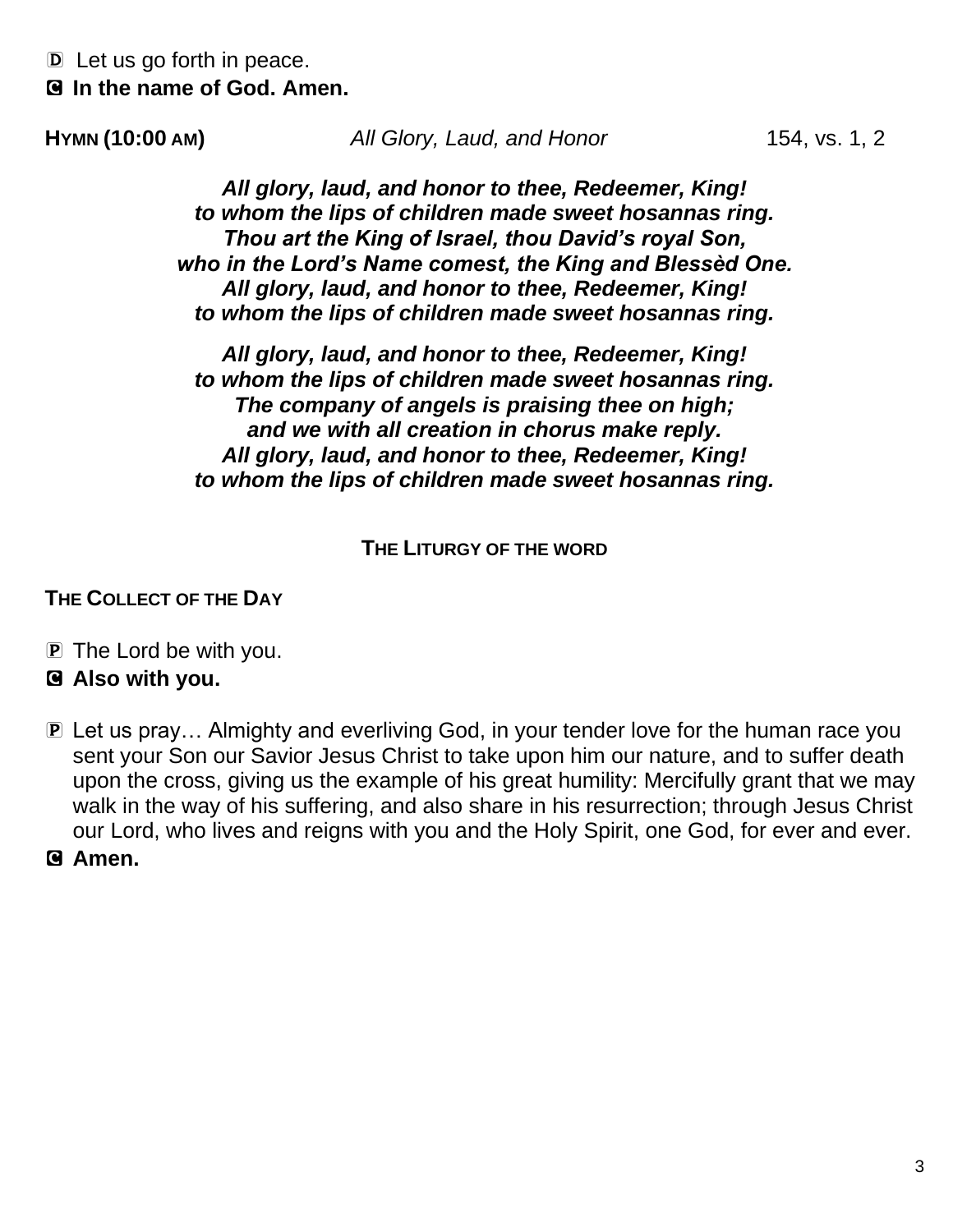# **The Readings:** Isaiah 50:4-9a, Psalm 31:9-16, Philippians 2:5-11

*[Please be seated.]*

# **The First Reading**

L *The First Reading is taken from Isaiah, chapter 50…*

The Lord GOD has given me the tongue of a teacher, that I may know how to sustain the weary with a word. Morning by morning he wakens--wakens my ear to listen as those who are taught. The Lord GOD has opened my ear, and I was not rebellious, I did not turn backward. I gave my back to those who struck me, and my cheeks to those who pulled out the beard; I did not hide my face from insult and spitting. The Lord GOD helps me; therefore I have not been disgraced; therefore I have set my face like flint, and I know that I shall not be put to shame; he who vindicates me is near. Who will contend with me? Let us stand up together.

Who are my adversaries? Let them confront me. It is the Lord Gop who helps me; who will declare me guilty?

L The Word of the Lord.

C **Thanks be to God.**

# **The Psalm (8:00 AM)**

L *We will read responsively Psalm 31…*

- L Have mercy on me, O Lord, for I am in trouble; my eye is consumed with sorrow, and also my throat and my belly.
- C **For my life is wasted with grief, and my years with sighing; my strength fails me because of affliction, and my bones are consumed.**
- L I have become a reproach to all my enemies and even to my neighbors, a dismay to those of my acquaintance; when they see me in the street they avoid me.
- C **I am forgotten like a dead man, out of mind; I am as useless as a broken pot.**
- L For I have heard the whispering of the crowd; fear is all around; they put their heads together against me; they plot to take my life.
- C **But as for me, I have trusted in you, O Lord. I have said, "You are my God.**
- L My times are in your hand; rescue me from the hand of my enemies, and from those who persecute me.
- C **Make your face to shine upon your servant, and in your loving-kindness save me."**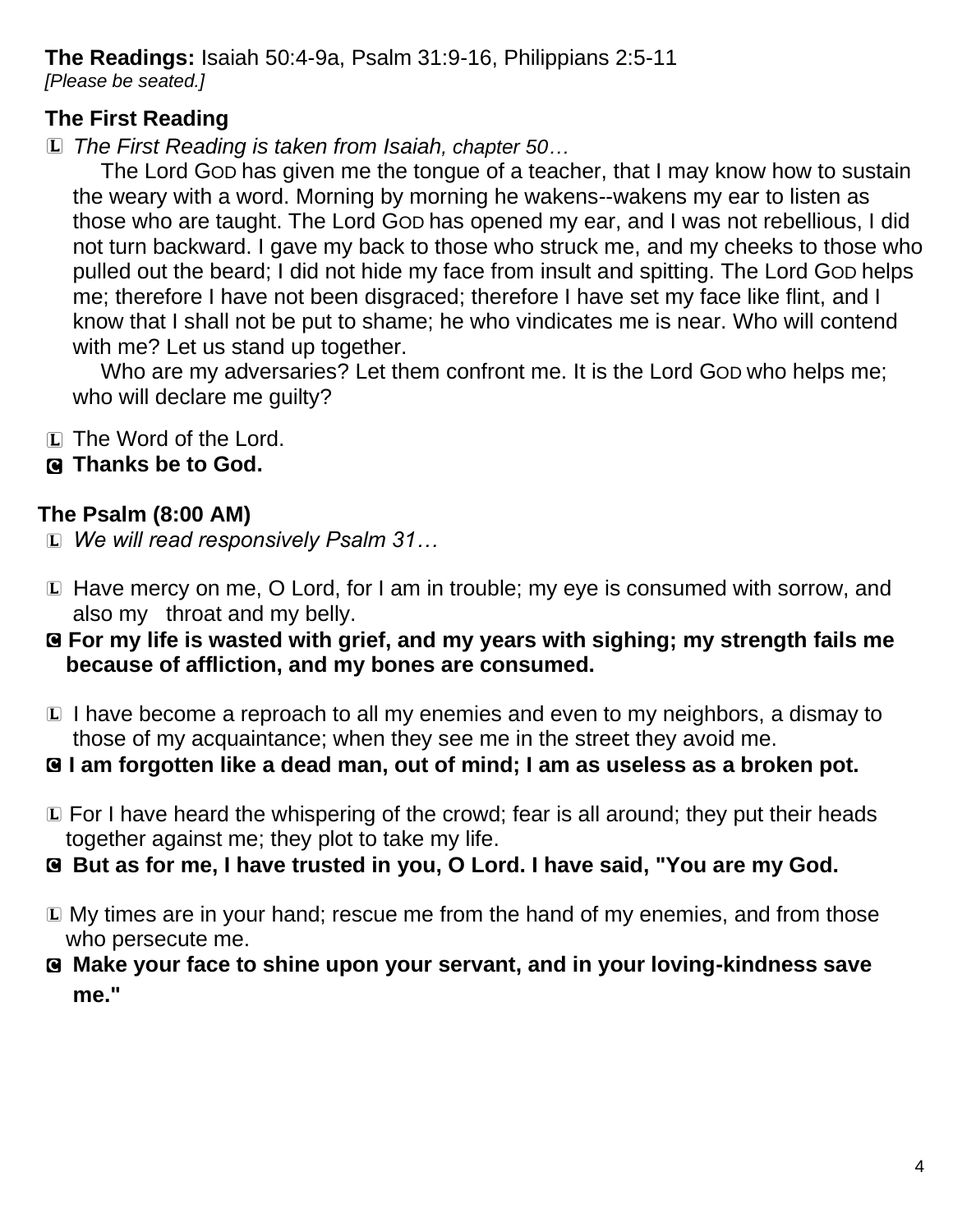*Here in my need be pleased, O God, To grant me some relief; My soul and body waste away, My eye is dim with grief.*

*For sorrow now consumes my life, And sighs drown out my years; My bones grow weak, and all my strength Flows out in ceaseless tears.*

*My enemies and neighbors both Regard me with dismay; And when friends see me in the street, They quickly move away.*

*I am forsaken, seen as dead, A broken, useless pot; I hear the whispers; fear surrounds; Against my life they plot.*

# **The Second Reading**

L *The Second Reading is taken from Philippians, chapter 2…*

 Let the same mind be in you that was in Christ Jesus, who, though he was in the form of God, did not regard equality with God as something to be exploited, but emptied himself, taking the form of a slave, being born in human likeness. And being found in human form, he humbled himself and became obedient to the point of death--even death on a cross. Therefore God also highly exalted him and gave him the name that is above every name, so that at the name of Jesus every knee should bend, in heaven and on earth and under the earth, and every tongue should confess that Jesus Christ is Lord, to the glory of God the Father.

L The Word of the Lord.

# C **Thanks be to God.**

*The Passion Gospel of our Lord Jesus Christ according to Mark*

#### **READER 1**

As soon as it was morning, the chief priests held a consultation with the elders and scribes and the whole council. They bound Jesus, led him away, and handed him over to Pilate. Pilate asked him, "Are you the King of the Jews?" He answered him, "You say so." Then the chief priests accused him of many things. Pilate asked him again, "Have you no answer? See how many charges they bring against you." But Jesus made no further reply, so that Pilate was amazed.

#### **READER 2**

Now at the festival he used to release a prisoner for them, anyone for whom they asked. Now a man called Barabbas was in prison with the rebels who had committed murder during the insurrection. So the crowd came and began to ask Pilate to do for them according to his custom. Then he answered them, "Do you want me to release for you the King of the Jews?" For he realized that it was out of jealousy that the chief priests had handed him over. But the chief priests stirred up the crowd to have him release Barabbas for them instead. Pilate spoke to them again, "Then what do you wish me to do with the man you call the King of the Jews?" They shouted back,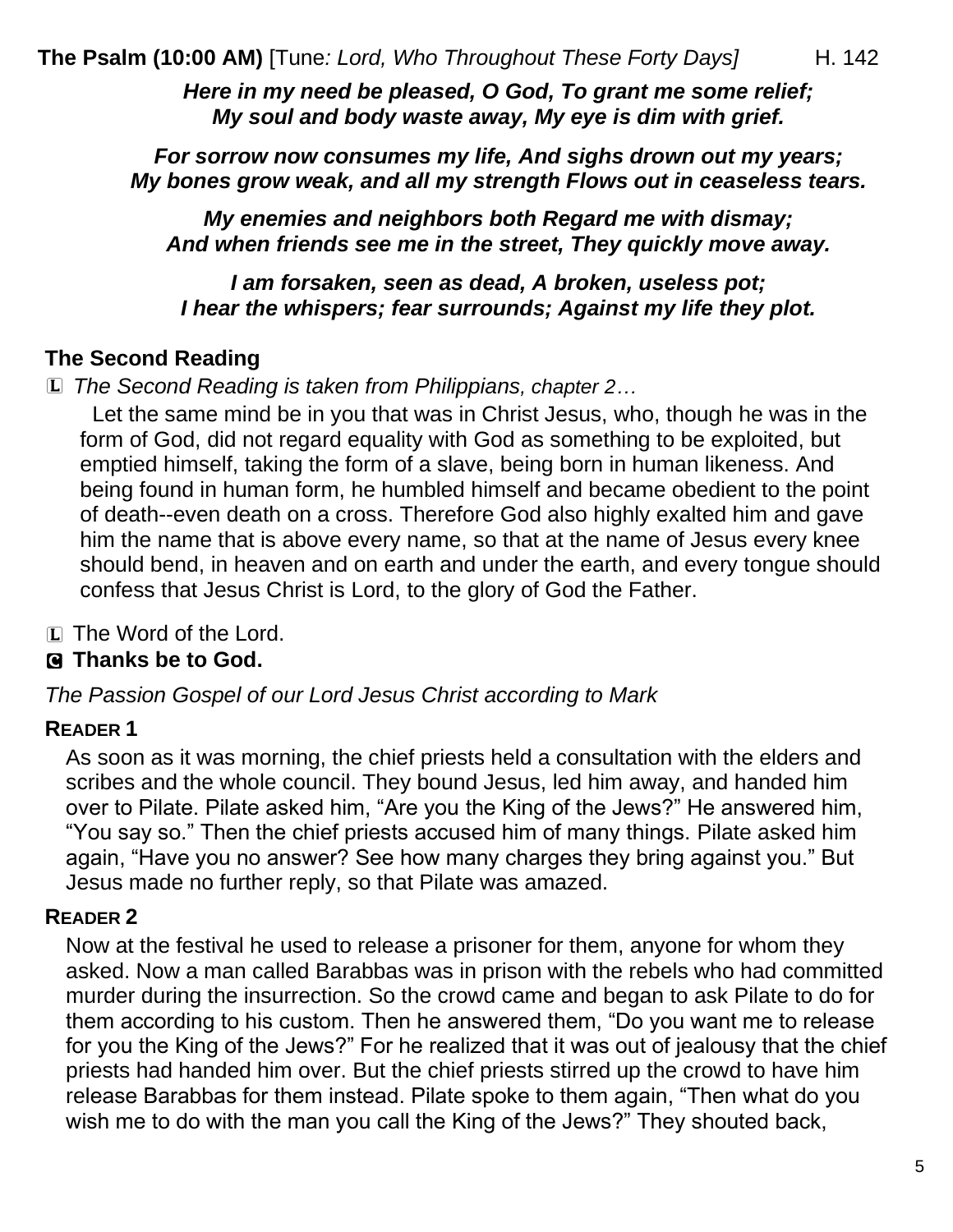"Crucify him!" Pilate asked them, "Why, what evil has he done?" But they shouted all the more, "Crucify him!" So Pilate, wishing to satisfy the crowd, released Barabbas for them; and after flogging Jesus, he handed him over to be crucified.

# **READER 3**

Then the soldiers led him into the courtyard of the palace (that is, the governor's headquarters); and they called together the whole cohort. And they clothed him in a purple cloak; and after twisting some thorns into a crown, they put it on him. And they began saluting him, "Hail, King of the Jews!" They struck his head with a reed, spat upon him, and knelt down in homage to him. After mocking him, they stripped him of the purple cloak and put his own clothes on him. Then they led him out to crucify him.

# **READER 4**

They compelled a passer-by, who was coming in from the country, to carry his cross; it was Simon of Cyrene, the father of Alexander and Rufus. Then they brought Jesus to the place called Golgotha (which means the place of a skull). And they offered him wine mixed with myrrh; but he did not take it. And they crucified him, and divided his clothes among them, casting lots to decide what each should take.

# **READER 1***(All Stand)*

It was nine o'clock in the morning when they crucified him. The inscription of the charge against him read, "The King of the Jews." And with him they crucified two bandits, one on his right and one on his left. Those who passed by derided him, shaking their heads and saying, "Aha! You who would destroy the temple and build it in three days, save yourself, and come down from the cross!" In the same way the chief priests, along with the scribes, were also mocking him among themselves and saying, "He saved others; he cannot save himself. Let the Messiah, the King of Israel, come down from the cross now, so that we may see and believe." Those who were crucified with him also taunted him.

# **READER 2**

When it was noon, darkness came over the whole land until three in the afternoon. At three o'clock Jesus cried out with a loud voice, "Eloi, Eloi, lema sabachthani?" which means, "My God, my God, why have you forsaken me?" When some of the bystanders heard it, they said, "Listen, he is calling for Elijah." And someone ran, filled a sponge with sour wine, put it on a stick, and gave it to him to drink, saying, "Wait, let us see whether Elijah will come to take him down." Then Jesus gave a loud cry and breathed his last. And the curtain of the temple was torn in two, from top to bottom. Now when the centurion, who stood facing him, saw that in this way he breathed his last, he said, "Truly this man was God's Son!"

# **READER 3**

There were also women looking on from a distance; among them were Mary Magdalene, and Mary the mother of James the younger and of Joses, and Salome. These used to follow him and provided for him when he was in Galilee; and there were many other women who had come up with him to Jerusalem.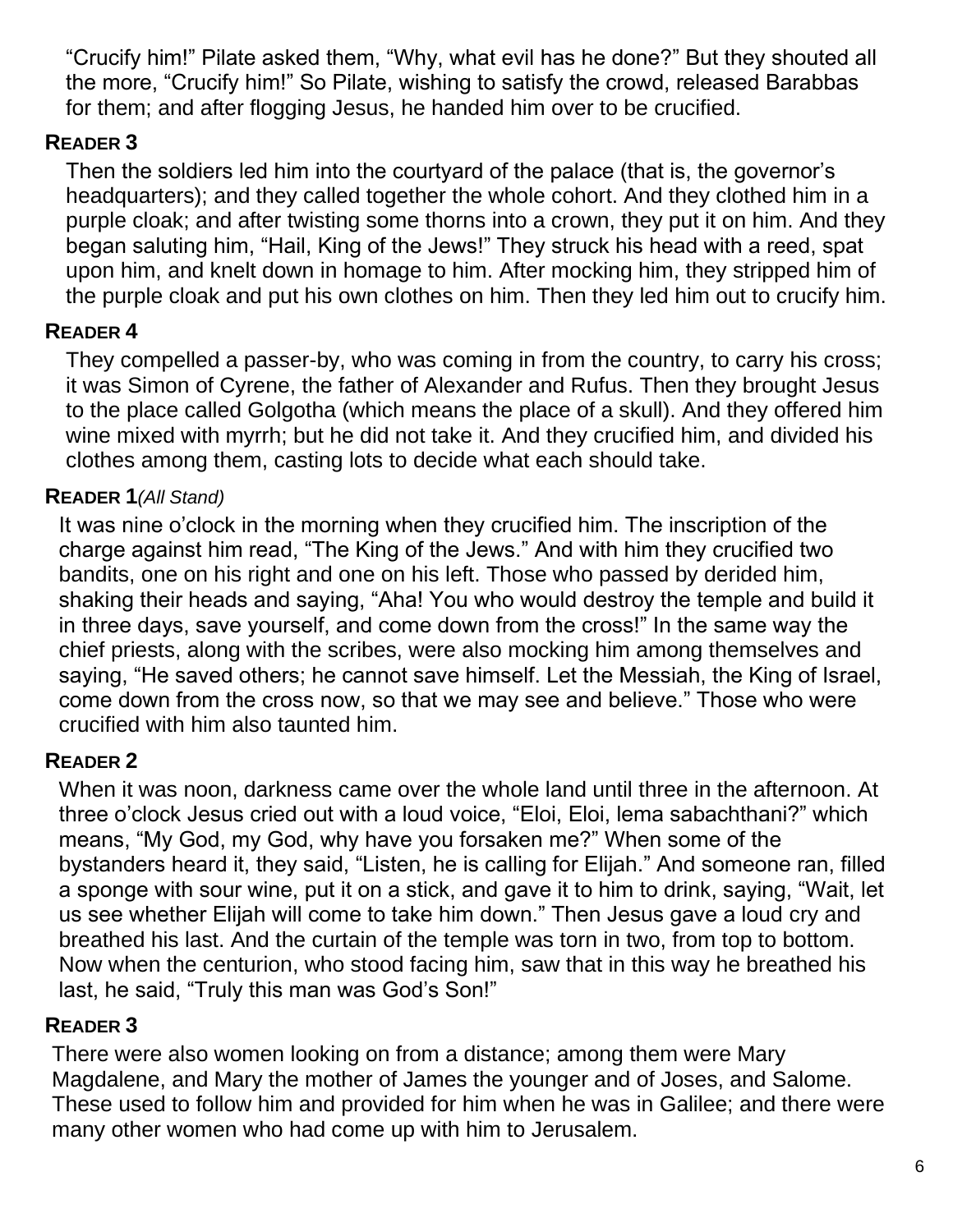# **READER 4**

When evening had come, and since it was the day of Preparation, that is, the day before the sabbath, Joseph of Arimathea, a respected member of the council, who was also himself waiting expectantly for the kingdom of God, went boldly to Pilate and asked for the body of Jesus. Then Pilate wondered if he were already dead; and summoning the centurion, he asked him whether he had been dead for some time. When he learned from the centurion that he was dead, he granted the body to Joseph. Then Joseph bought a linen cloth, and taking down the body, wrapped it in the linen cloth, and laid it in a tomb that had been hewn out of the rock. He then rolled a stone against the door of the tomb. Mary Magdalene and Mary the mother of Jesus saw where the body was laid.

*[Please be seated.]*

**Sermon** The Rev. Deacon Cindy Roehl

#### **PRAYERS OF THE PEOPLE**

- D Remembering that it is no longer we who live but Christ who lives in us, let us pray for the Church and for the world.
- L We pray for all who call you Lord. Enliven our common life, that together we may worship you joyfully, give our hearts wholly to you in prayer, and gently commend to others the faith that is in us. We pray for all who are in need and who suffer [especially, *read names from notebook*] and for those we name, aloud or silently. [*Leave time*…]. Help us to answer the prayers of those who cry out to you.
- C **Lord Christ, live in us so that we are courageous agents of justice and compassion, and share our resources generously.**
- L We pray for the leaders around the world. Help them to respect all by considering others as equal to themselves, by thinking charitably towards all neighbors near and far, and by seeking to understand and appreciate those who differ from them.
- C **Lord Christ, live in us so that we love and serve others as you love and serve us.**
- L We pray for all who are responsible for the mission and ministry of the church, lay and ordained.
- C **Lord Christ, live in us so that we are humble, patient and act with integrity, using the values and promises of the Reign of God as the foundation of every decision, action or abstention.**
- L We pray for a sense of awe for all you have created and entrusted to us, including our own bodies, your creation, and the lives of others. We give you thanks for the blessings of this life. You open your hand and fill the earth with good things.
- C **Lord Christ, live in us so that we cherish the gifts you have given us, conserving and healing your creation for the sake of those who come after us.**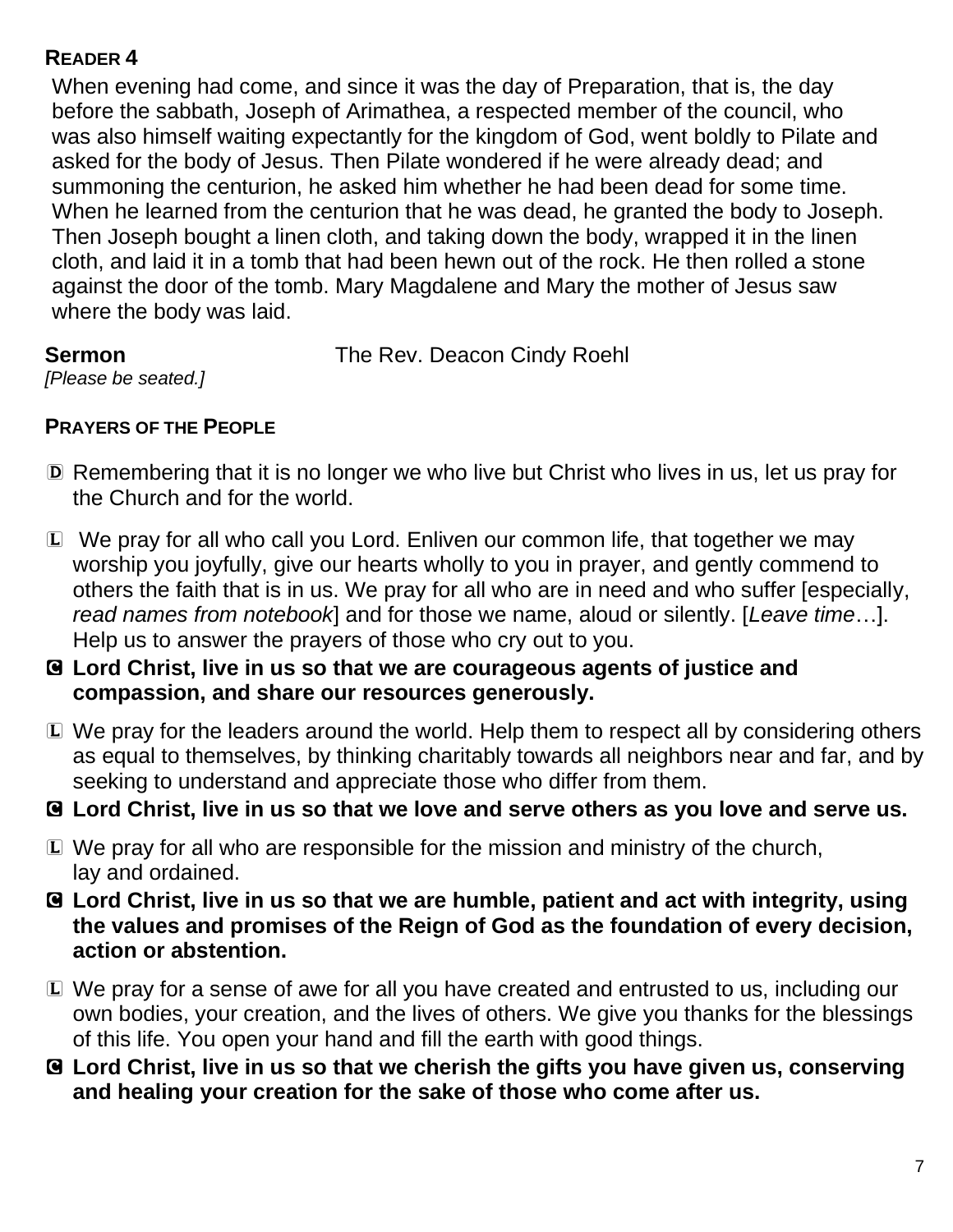- L We pray for those whose life on this earth has ended, [especially, *read names from notebook*] and for those we name, aloud or silently. [*Leave time*…]. Let light perpetual shine upon them.
- C **Lord Christ, live in us so that we follow the good examples of your saints, who teach us to enjoy worldly goods and comforts in moderation, and to be honest in our daily life and work.**
- L Let your grace restore us, good Lord, and let your Spirit inspire us.
- C **Lord Christ, live in us and accomplish in us the work of your salvation, that we may show forth your glory in the world. Amen.**

#### **CONFESSION AND FORGIVENESS OF SIN**

- D Let us confess our sins to God. [*Silence is kept.*] Have mercy upon us, most merciful Father, . . .
- C **in your compassion forgive us our sins, known and unknown, things done and left undone; and so uphold us by your Spirit that we may live and serve you in newness of life, to the honor and glory of your Name; through Jesus Christ our Lord. Amen.**
- **P** Almighty God have mercy on you, forgive you all your sins through the grace of Jesus Christ, strengthen you in all goodness, and by the power of the Holy Spirit keep you in eternal life.
- C **Amen.**

# **THE GREETING OF PEACE**

*[Please stand. During this time of social distancing, a wave or bow, accompanied by a smile and "the Peace of the Lord be with you," will do nicely.*]

- P The peace of the Lord be always with you.
- C **And also with you.**

# **THE HOLY COMMUNION**

#### **OFFERTORY SENTENCE**

D Walk in love, as Christ loved us and gave himself for us, an offering and sacrifice to God. Bring your tithes, gifts and offering with gladness.

**OFFERTORY (10:00 AM)** *Cross of Jesus* H. 160

Julian Guini, soloist

#### **PRESENTATION**

D We gladly present the fruits of our lives to the God who creates us, redeems us and sustains us. May we have the grace to use them to heal God's world.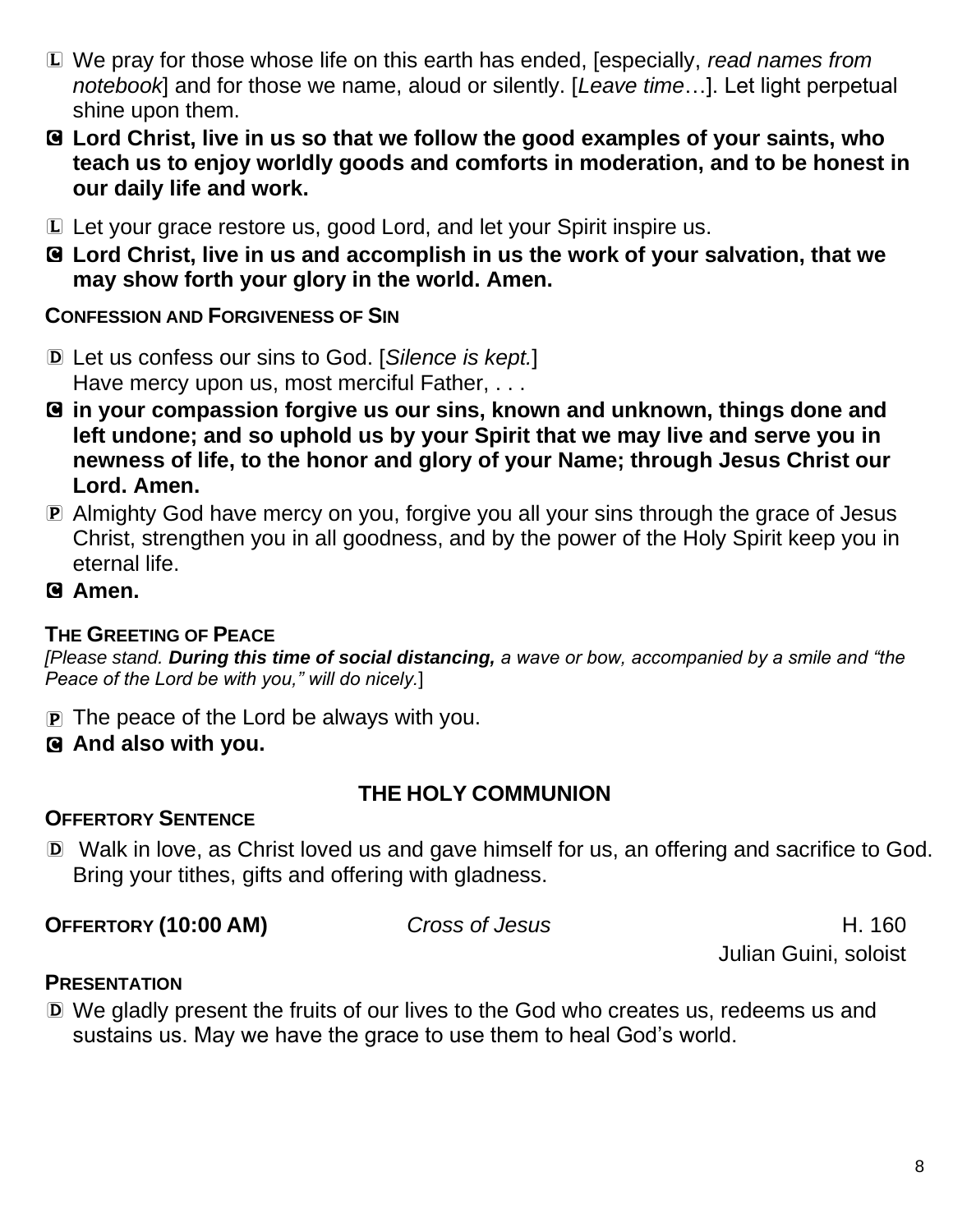**THE GREAT THANKSGIVING:** *Eucharistic Prayer A*

P The Lord be with you.

# C **And also with you.**

- P Lift up your hearts.
- C **We lift them to the Lord.**
- **P** Let us give thanks to the Lord our God.
- C **It is right to give our thanks and praise.**
- P It is right, and a good and joyful thing, always and everywhere to give thanks to you, Father Almighty, Creator of heaven and earth. Through Jesus Christ our Lord. For our sins he was lifted high upon the cross, that he might draw the whole world to himself; and, by his suffering and death, he became the source of eternal salvation for all who put their trust in him. Therefore we praise you, joining our voices with Angels and Archangels and with all the company of heaven, who for ever sing this hymn to proclaim the glory of your name:

#### *Holy, holy, holy Lord, God of power and might, Holy, holy, holy Lord, God of power and might, heaven and earth are full, full of your glory. Hosanna in the highest. Hosanna in the highest. Blessed is he who comes in the name of the Lord. Hosanna in the highest. Hosanna in the highest.*

- P Holy and gracious Father: In your infinite love you made us for yourself; and, when we had fallen into sin and become subject to evil and death, you, in your mercy, sent Jesus Christ, your only and eternal Son, to share our human nature, to live and die as one of us, to reconcile us to you, the God and Father of all.
- P He stretched out his arms upon the cross, and offered himself in obedience to your will, a perfect sacrifice for the whole world.
- P On the night he was handed over to suffering and death, our Lord Jesus Christ took bread; and when he had given thanks to you, he broke it, and gave it to his disciples, and said, "Take, eat: This is my Body, which is given for you. Do this for the remembrance of me."
- P After supper Jesus took the cup of wine; and when he had given thanks, he gave it to them, and said, "Drink this, all of you: this is My Blood of the new Covenant, which is shed for you and for many for the forgiveness of sins. Whenever you drink it, do this for the remembrance of me."
- P Therefore we proclaim the mystery of faith:
- C **Christ has died. Christ is risen. Christ will come again. We celebrate the memorial of our redemption, O Father, in this sacrifice of praise and thanksgiving. Recalling his death, resurrection, and ascension, we offer you these gifts. Sanctify them by your Holy Spirit to be for your people the Body and Blood of your Son, the holy food and drink of new and unending life in him. Sanctify us also that we may faithfully receive this holy Sacrament, and serve you in unity, constancy, and peace; and at the last day bring us with all your saints into the joy of your eternal kingdom.**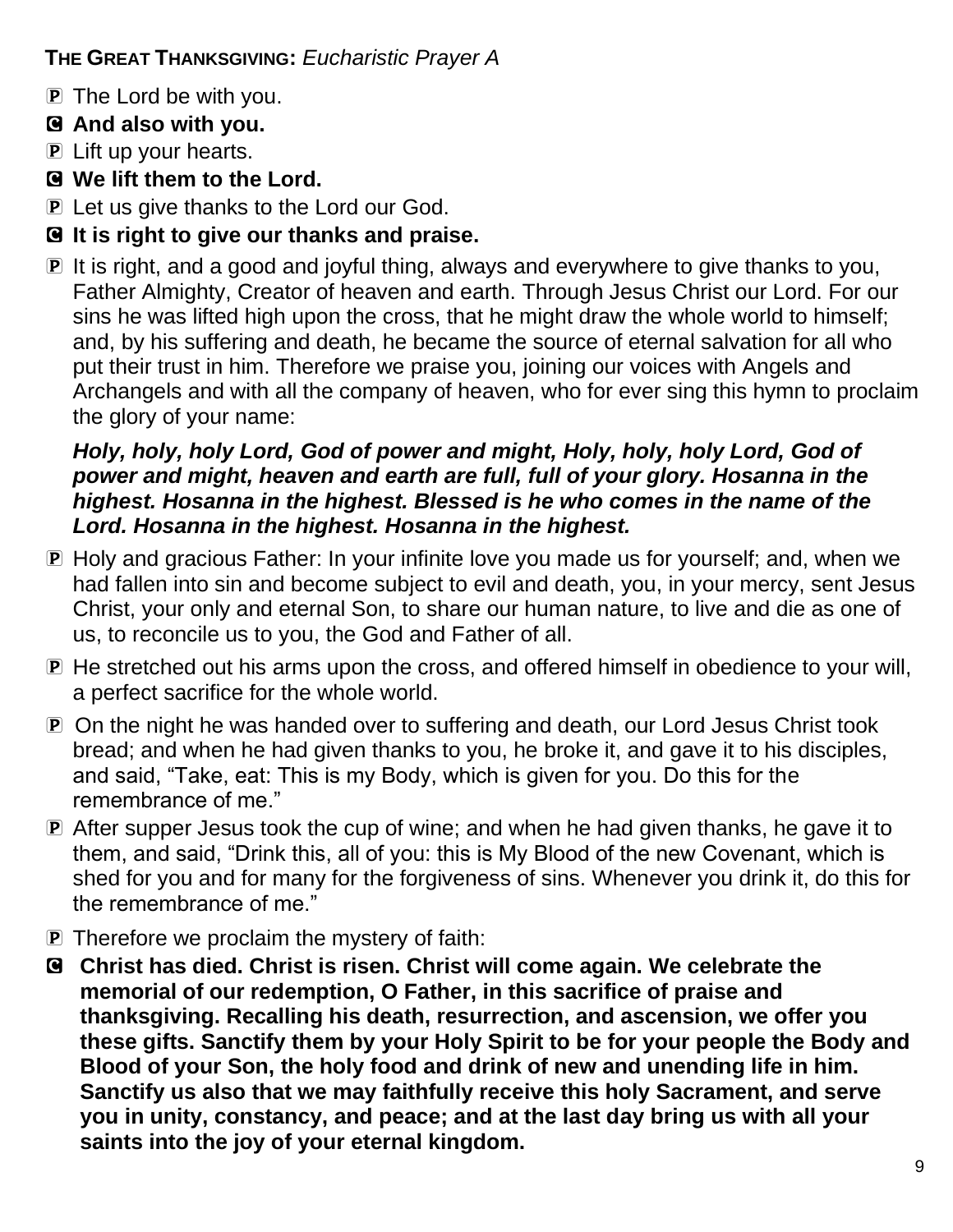- P All this we ask through your Son Jesus Christ. By him, and with him, and in him, in the unity of the Holy Spirit all honor and glory is yours, Almighty Father, now and for ever.
- C **AMEN.**

# **THE LORD'S PRAYER**

- **P** And now as our Savior Christ has taught us, we are bold to say:
- $\text{I}$  **Our Father, who art in heaven, hallowed be thy Name, thy kingdom come, thy will be done, on earth as it is in heaven. Give us this day our daily bread. And forgive us our trespasses, as we forgive those who trespass against us. And lead us not into temptation, but deliver us from evil. For thine is the kingdom, and the power, and the glory, for ever and ever. Amen.**

#### **THE BREAKING OF THE BREAD**

- P Christ our Passover is sacrificed for us.
- C **Therefore let us keep the feast.**

**FRACTION ANTHEM (10:00 AM)** *Jesus, Lamb of God* S164

#### *Jesus, Lamb of God: have mercy on us. Jesus, bearer of our sins: have mercy on us. Jesus, redeemer, redeemer of the world: give us your peace, give us your peace.*

**P** The Gifts of God for the People of God. Take them in remembrance that Christ died for you, and feed on him in your hearts by faith, with thanksgiving.

**COMMUNION CHANT (10:00 AM)** *Stay with me* [*Please repeat this chant until the musician stops playing the tune.*]

# *Stay with me; remain here with me; watch and pray. Watch and pray.*

# **PRAYER AFTER COMMUNION**

- P Let us pray…
- C **Almighty and everliving God, we thank you for feeding us with the spiritual food of the most precious Body and Blood of your Son our Savior Jesus Christ; and for assuring us in these holy mysteries that we are living members of the Body of your Son, and heirs of your eternal kingdom. And now, Father, send us out to do the work you have given us to do, to love and serve you as faithful witnesses of Christ our Lord. To him, to you, and to the Holy Spirit, be honor and glory, now and for ever. Amen.**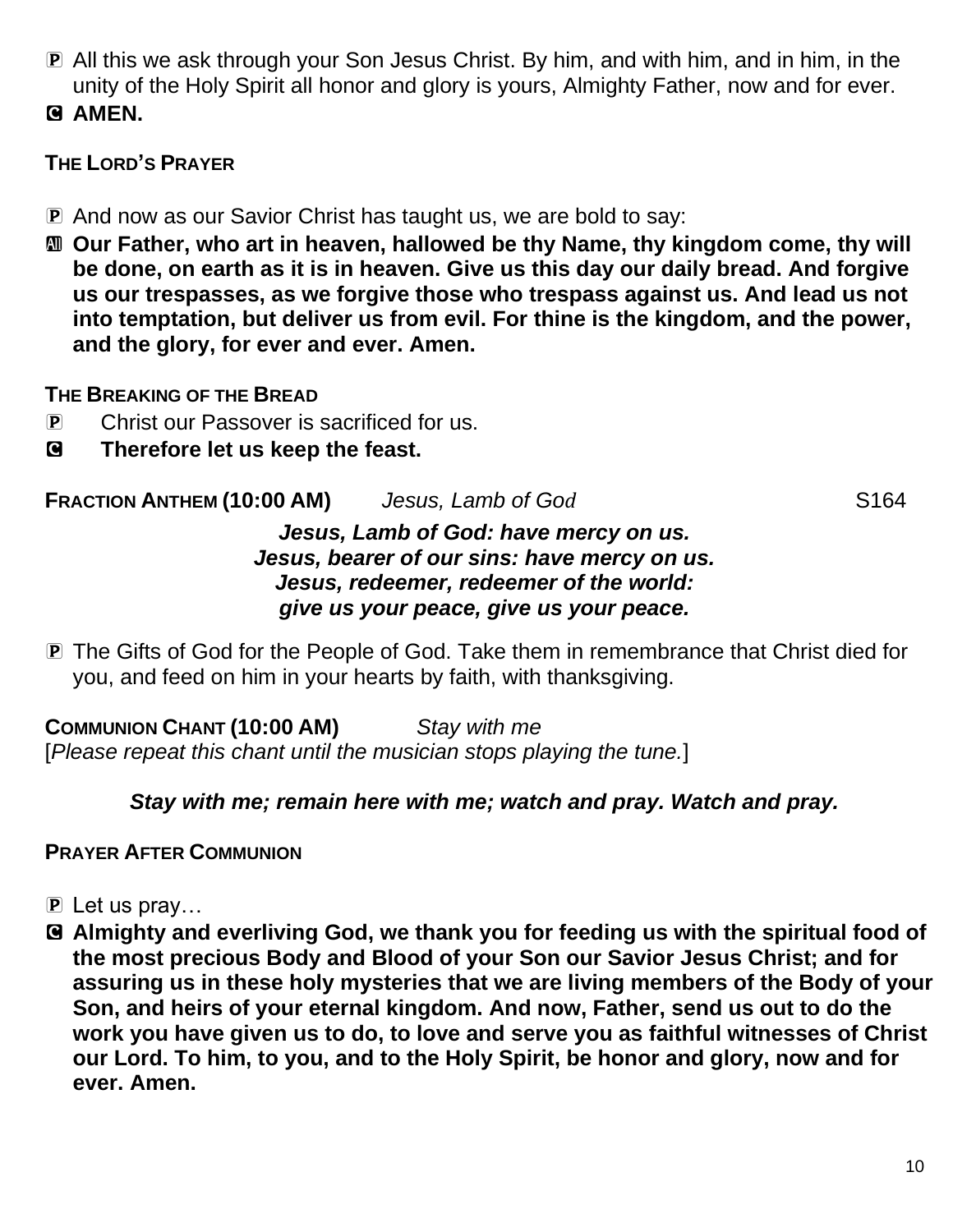#### **THE BLESSING**

- P The followers of Christ are to be instruments of peace in a world that now knows for itself the same forces of betrayal, fear, and panic that worked together to kill Jesus. I bless you in the name of God the Father, God the Son, and God the Holy Spirit, that in these days of peril you are filled with divine wholeness, hope, faith and light.
- C **Amen.**

**SENDING HYMN (10:00 AM)** *O Sacred Head* **H** 168 vs 1,3

*O sacred head, sore wounded, defiled and put to scorn; O kingly head, surrounded with mocking crown of thorn: What sorrow mars thy grandeur? Can death thy bloom deflower? O countenance whose splendor the hosts of heaven adore!*

*In thy most bitter passion my heart to share doth cry, with thee for my salvation upon the cross to die. Ah, keep my heart thus moved to stand thy cross beneath, to mourn thee, well-beloved, yet thank thee for thy death.*

#### **THE DISMISSAL**

D Go in peace to love and serve the Lord.

C **Thanks be to God!**

**POSTLUDE** *POSTLUDE POSTLUDE Brahms*